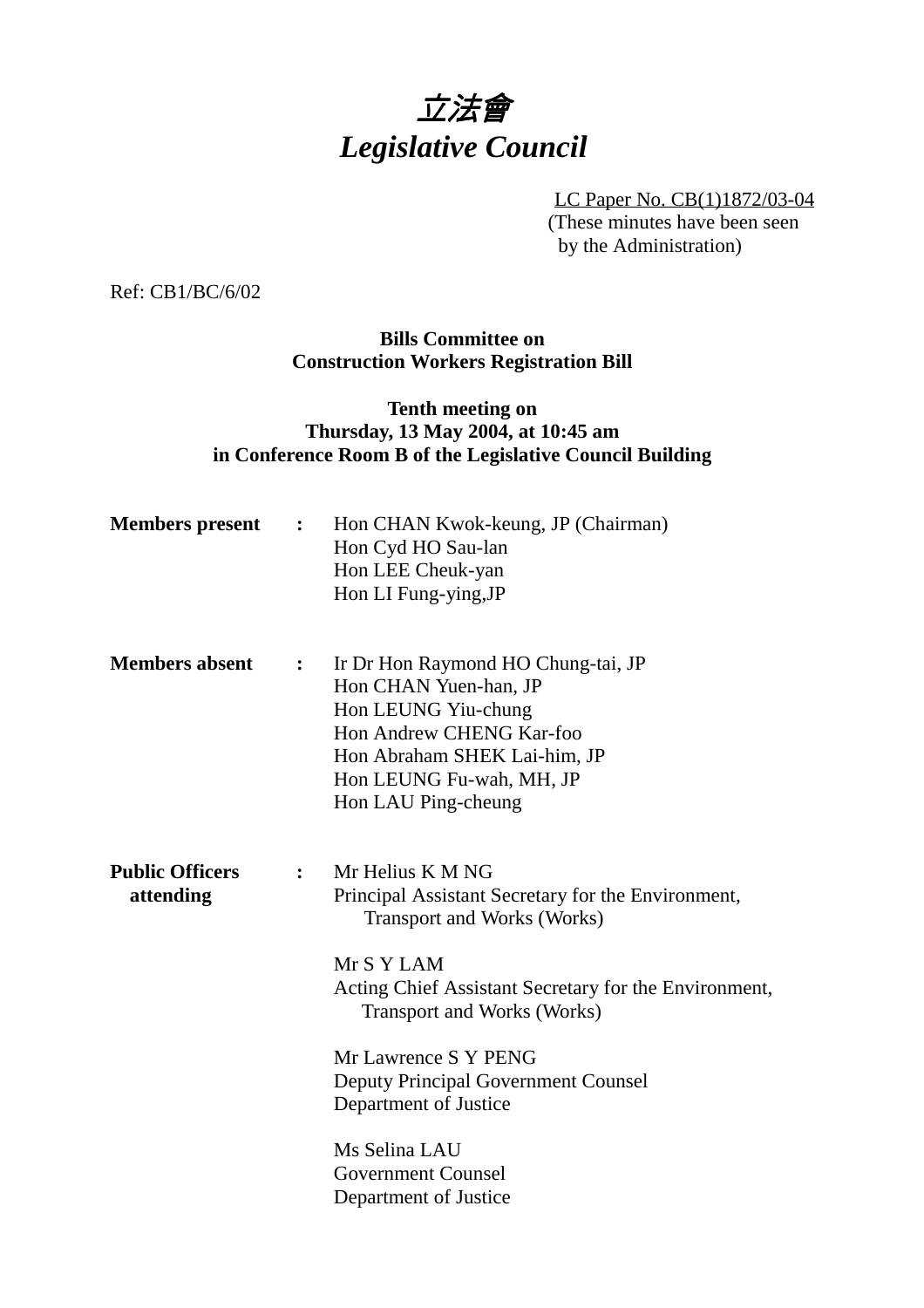|               |              | <b>Clerk in attendance :</b>                 | Mr Andy LAU<br>Chief Council Secretary (1)2                                                                                                                                                                                  |                                                                                                                                                                                                                                                                                                                                                                                                                                                            |
|---------------|--------------|----------------------------------------------|------------------------------------------------------------------------------------------------------------------------------------------------------------------------------------------------------------------------------|------------------------------------------------------------------------------------------------------------------------------------------------------------------------------------------------------------------------------------------------------------------------------------------------------------------------------------------------------------------------------------------------------------------------------------------------------------|
|               |              | <b>Staff in attendance</b><br>$\ddot{\cdot}$ | Miss Monna LAI<br><b>Assistant Legal Adviser 7</b>                                                                                                                                                                           |                                                                                                                                                                                                                                                                                                                                                                                                                                                            |
|               |              |                                              | Ms Alice AU<br>Senior Council Secretary (1)5                                                                                                                                                                                 |                                                                                                                                                                                                                                                                                                                                                                                                                                                            |
| <b>Action</b> |              |                                              |                                                                                                                                                                                                                              |                                                                                                                                                                                                                                                                                                                                                                                                                                                            |
|               | $\mathbf I$  |                                              | Confirmation of minutes of meeting and matters arising                                                                                                                                                                       | (LC Paper No. CB(1)1768/03-04 - Minutes of meeting held on 29 April<br>2004)                                                                                                                                                                                                                                                                                                                                                                               |
|               |              |                                              |                                                                                                                                                                                                                              | The minutes of meeting held on 29 April 2004 were confirmed.                                                                                                                                                                                                                                                                                                                                                                                               |
|               | $\mathbf{I}$ |                                              | <b>Meeting with the Administration</b><br>(LC Paper No. CB(1)1767/03-04(01)<br>LC Paper No. $CB(3)464/02-03$<br>LC Paper No. $CB(1)1767/03-04(02)$<br>LC Paper No. CB(1)1767/03-04(03)<br>LC Paper No. $CB(1)1437/03-04(03)$ | - The Administration's response to<br>raised<br>by the<br><b>Bills</b><br>matters<br>Committee at the ninth meeting on<br>29 April 2004;<br>- The Bill;<br>- Draft<br>Committee<br>Stage<br>the<br>amendments<br>proposed<br>by<br>Administration;<br>Marked-up copy of newly-proposed<br>Committee<br><b>Stage</b><br>amendments<br>prepared by the Administration;<br>Marked-up copy of the Bill<br>$\blacksquare$<br>prepared by the Administration for |
|               |              |                                              | LC Paper No. CB(1)1783/03-04(01)                                                                                                                                                                                             | the eighth meeting on 7 April 2004;<br>Letter dated 10 May 2004 from the<br>$\blacksquare$<br>Assistant Legal Adviser to the<br>Administration setting out<br>her<br>comments on the English version of<br>Committee<br>draft<br>the<br>Stage                                                                                                                                                                                                              |
|               |              |                                              | LC Paper No. CB(1)1802/03-04(01)                                                                                                                                                                                             | proposed by<br>amendments<br>the<br>Administration; and<br>- Letter dated 11 May 2004 from the<br>Assistant Legal Adviser to the<br>Administration setting out<br>her<br>comments on the Chinese version<br>of the draft Committee Stage<br>amendments<br>proposed<br>by<br>the                                                                                                                                                                            |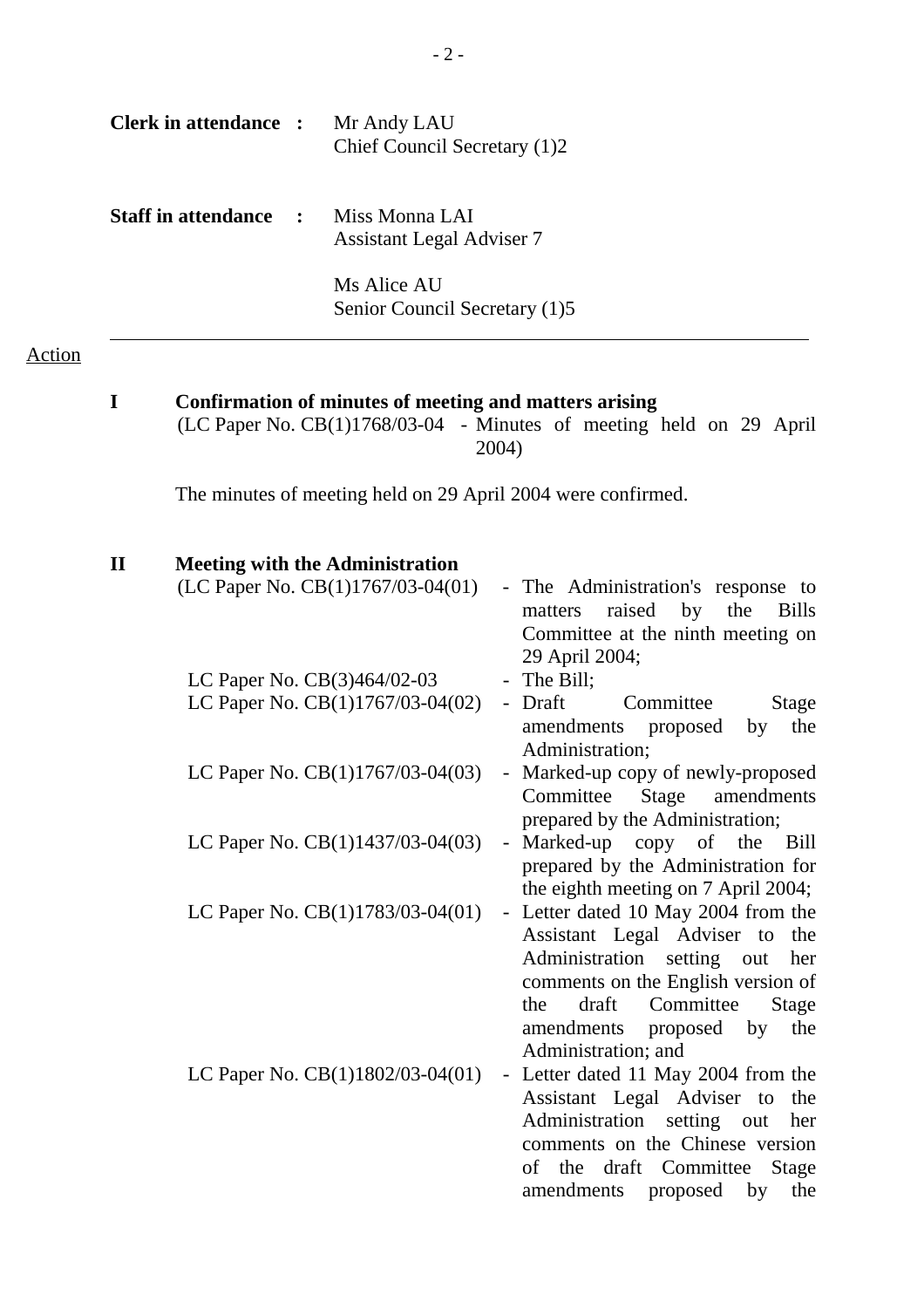### Administration.)

2. The Bills Committee deliberated (index of proceedings attached at **Annex A**).

3. The Bills Committee took note of the Administration's response to the comments made by members at the last meeting held on 29 April 2004, as well as the newly-proposed Committee Stage amendments on prosecution and investigation powers of the Construction Workers Registration Authority (LC Paper No. CB(1)1767/03-04(01)).

4. The Bills Committee noted that the Administration would further revert to members on the following matters pending consultation with the trade associations and trade unions:

- (a) arrangements for handling application for re-registration from a person who obtained the first registration through grandfathering arrangement;
- (b) expiry of registration as registered skilled workers (transitional); and
- (c) qualifying period for senior workers to be registered as skilled workers (transitional).
- Admin 5. The Bills Committee requested the Administration to consider and provide further information on the following issues:
	- (a) to address members' concern about the need to provide adequate safeguard to "authorized officers" who were empowered to use force to enter and search a construction site under the new clause 17B, taking into account the fact that as such authorized officers were not properly trained as the Police in handling such duties, they might lack the necessary protection in case they met with resistance. In this connection, it might be more appropriate if assistance could be provided by the Police when enforcement actions were required;
	- (b) to specify under clause 55(2) that the five members of an Appeal Board would be selected from different groups of the Appeal Board panel;
	- (c) to improve the drafting of the Chinese text of clause  $54(3)(b)$  from " $\dot{F}$ ] 年期" to "其任期"; and
	- (d) to consider amending clause 58(1)(b) so that the Appeal Board could have the flexibility of requiring an appellant to undergo training courses if such an option was adopted to ascertain the level of competence of senior workers to be registered as skilled workers (transitional).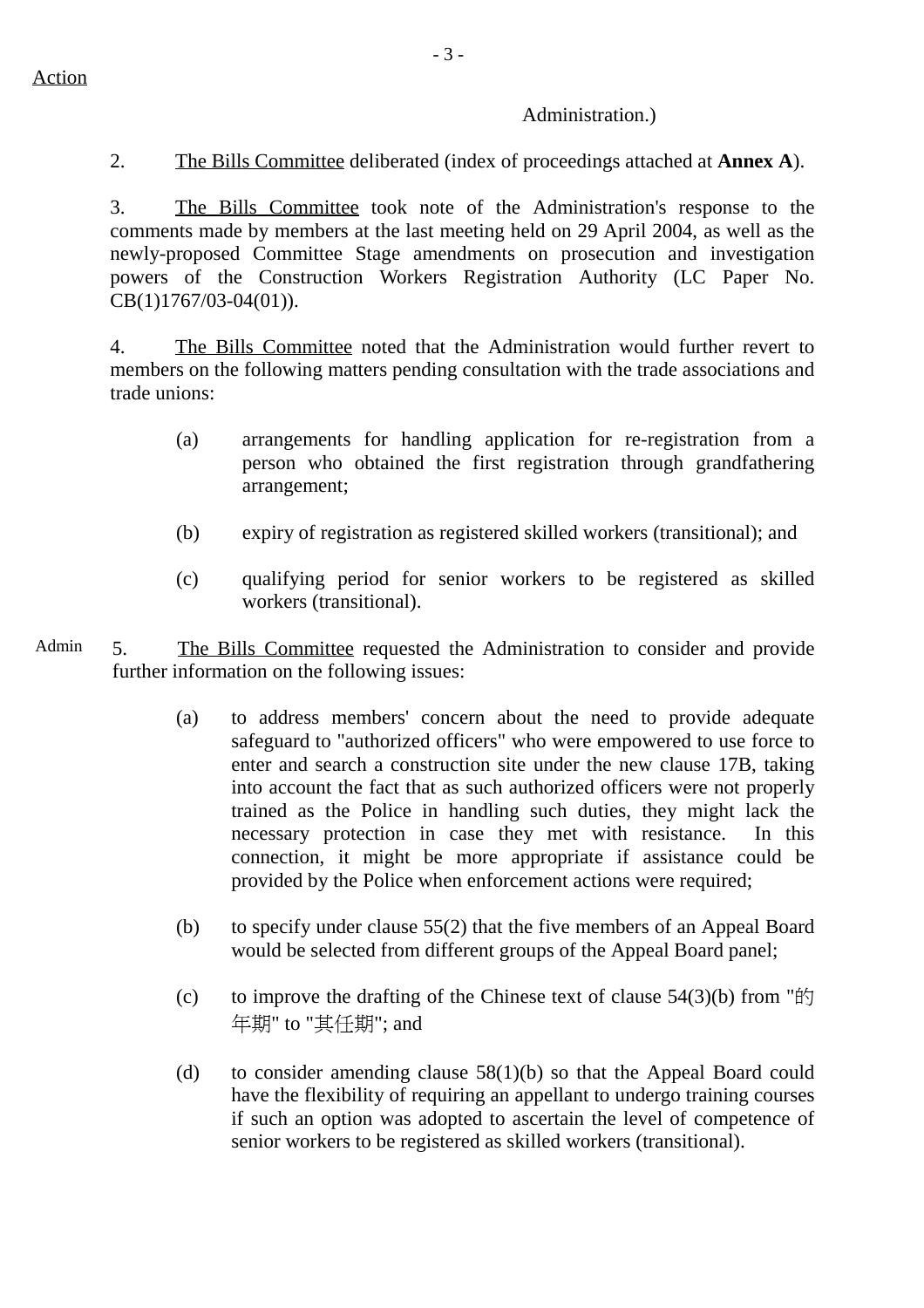## **III Any other business**

6. Members agreed that the next meeting would be held on Friday, 21 May 2004, at 8:30 am, to continue clause-by-clause examination of the Bill.

7. There being no other business, the meeting ended at 12:30 pm.

Council Business Division 1 Legislative Council Secretariat 19 May 2004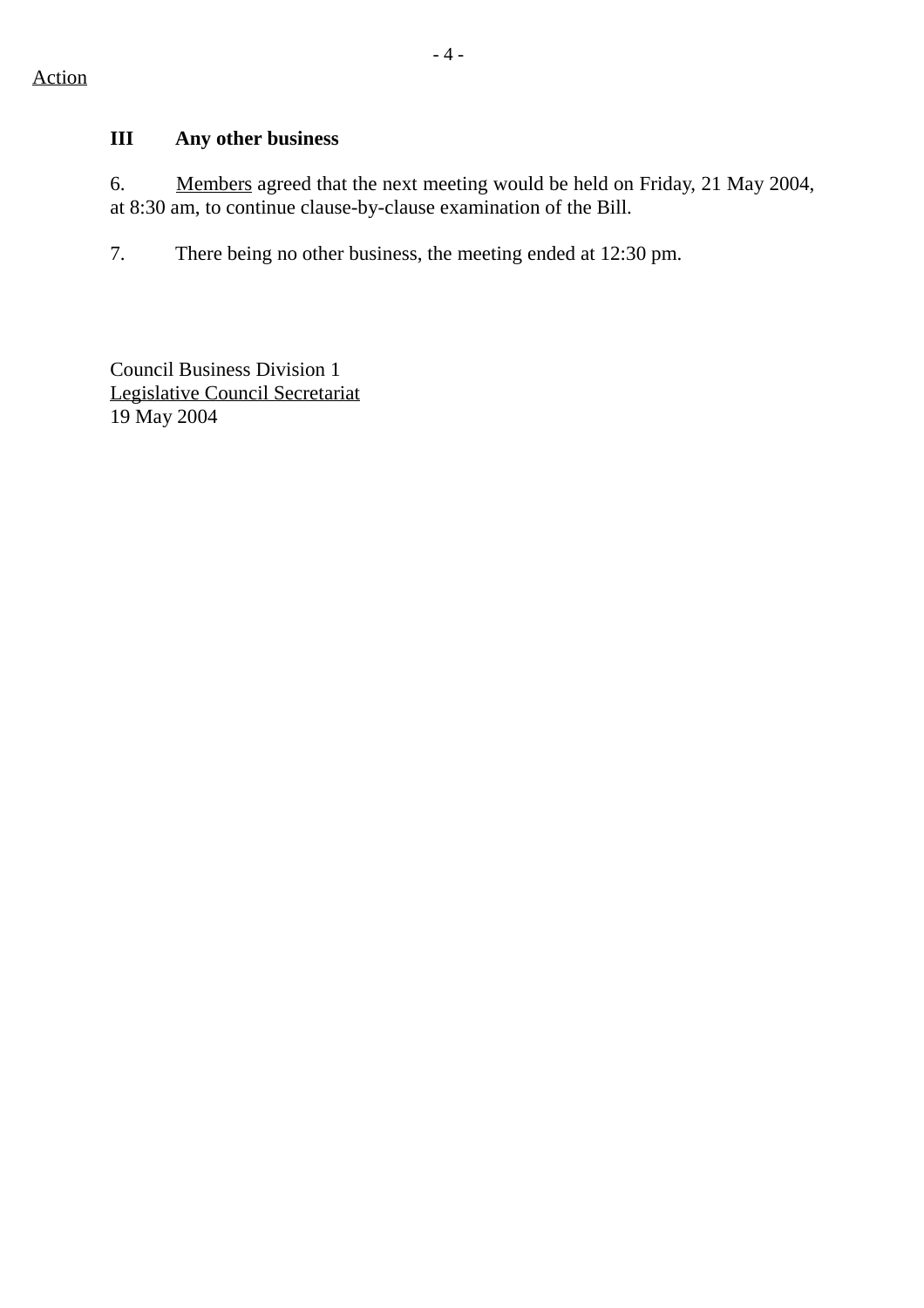#### **Proceedings of the tenth meeting of the Bills Committee on Construction Workers Registration Bill Thursday, 13 May 2004, at 10:45 am in Conference Room B of the Legislative Council Building**

| <b>Time</b><br><b>Marker</b> | <b>Speaker</b>                                                            | Subject(s)                                                                                                                                                                                                                                                                                                                                                                                                                                                                                                                             | <b>Action</b><br>required       |  |  |
|------------------------------|---------------------------------------------------------------------------|----------------------------------------------------------------------------------------------------------------------------------------------------------------------------------------------------------------------------------------------------------------------------------------------------------------------------------------------------------------------------------------------------------------------------------------------------------------------------------------------------------------------------------------|---------------------------------|--|--|
|                              | Agenda Item $I$ – Confirmation of minutes of meeting and matters arising  |                                                                                                                                                                                                                                                                                                                                                                                                                                                                                                                                        |                                 |  |  |
| $000000 - 000101$            | Chairman                                                                  | - Confirmation of minutes of the<br>meeting held on 29 April 2004<br>[LC Paper No. CB(1)1768/03-04]                                                                                                                                                                                                                                                                                                                                                                                                                                    |                                 |  |  |
|                              | Agenda Item II - Meeting with the Administration                          |                                                                                                                                                                                                                                                                                                                                                                                                                                                                                                                                        |                                 |  |  |
| 000102-000721                | Chairman<br>Administration                                                | The Administration's response to<br>matters raised by members at the last<br>meeting<br>[LC Paper No. CB(1)1767/03-<br>$04(01)$ ]                                                                                                                                                                                                                                                                                                                                                                                                      |                                 |  |  |
|                              |                                                                           | Expiry and renewal of registration<br>Newly-proposed Committee Stage<br>amendments (CSAs) to the new<br>clause $42(6A)$ and clause $42(6)$<br>[LC Paper Nos. CB(1)1767/03-<br>$04(02)$ and $(03)$ ]                                                                                                                                                                                                                                                                                                                                    |                                 |  |  |
|                              |                                                                           | The Administration to further revert<br>on the following matters pending<br>consultation<br>with<br>the<br>trade<br>associations and trade unions:<br>for<br>(a) arrangements<br>handling<br>application for re-registration<br>from a person who obtained the<br>registration<br>first<br>through<br>grandfathering arrangement;<br>(b) expiry of registration<br>as<br>registered<br>skilled<br>workers<br>(transitional); and<br>(c) qualifying period for senior<br>workers to be registered as<br>skilled workers (transitional). | The Administration to<br>revert |  |  |
| 000722-002216                | Ms LI Fung-ying<br>Administration<br>Chairman<br>Mr LEE Cheuk-yan<br>ALA7 | CSAs<br>Newly-proposed<br>on<br>prosecution and investigation powers<br>of the Authority<br>- Members' concern about the need<br>to provide adequate safeguard to<br>"authorized officers" who were<br>empowered to use force to enter<br>and search a construction site<br>under the new clause 17B<br>- The Administration's explanation<br>that reference had been made to<br>similar provisions in the Merchant<br>Shipping (Seafarers) Ordinance                                                                                  |                                 |  |  |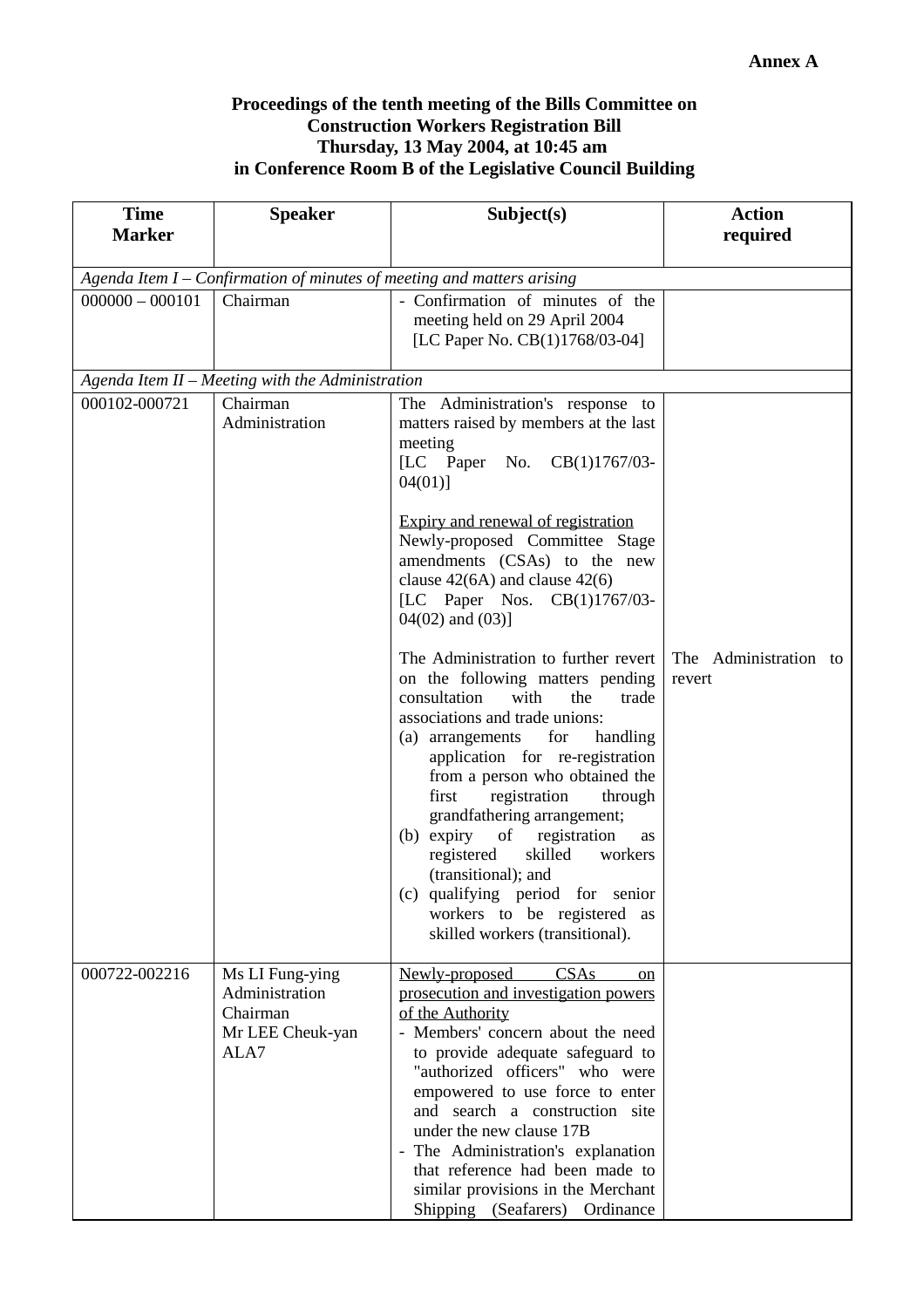| <b>Time</b><br><b>Speaker</b><br><b>Marker</b> |                                                       | Subject(s)                                                                                                                                                                                                                                                                                                                                                                                                                                                                                                                                                                                                                                                                                                                | <b>Action</b><br>required                    |
|------------------------------------------------|-------------------------------------------------------|---------------------------------------------------------------------------------------------------------------------------------------------------------------------------------------------------------------------------------------------------------------------------------------------------------------------------------------------------------------------------------------------------------------------------------------------------------------------------------------------------------------------------------------------------------------------------------------------------------------------------------------------------------------------------------------------------------------------------|----------------------------------------------|
|                                                |                                                       | (Cap. 478) and the Occupational<br>Safety and Health Ordinance (Cap.<br>509)<br>The Administration to further<br>consider members' concern that as<br>such authorized officers were not<br>properly trained as the Police, they<br>might<br>lack<br>the<br>necessary<br>protection in case they met with<br>resistance when performing their<br>duties. In this connection, it<br>might be more appropriate if<br>assistance could be provided by<br>Police when enforcement<br>the<br>actions were required.                                                                                                                                                                                                             | The Administration to<br>revert              |
| 002217-002523                                  | Administration<br>Chairman                            | Clause 45 - Registration card<br>Clause 46 - Registered construction<br>worker to carry registration card                                                                                                                                                                                                                                                                                                                                                                                                                                                                                                                                                                                                                 |                                              |
| 002524-003755                                  | Administration<br>Chairman<br>Ms LI Fung-ying<br>ALA7 | Cancellation<br>Clause<br>47<br>of<br>$\omega_{\rm{max}}$<br>registration<br>- Ms LI Fung-ying's request for the<br>Administration to provide more<br>lenient treatment to those senior<br>workers who had failed to renew<br>their registration with reasonable<br>excuse. Otherwise, it would be<br>very difficult for such workers<br>who did not have the relevant trade<br>test certificate or qualification to<br>seek re-registration.<br>- The Administration's undertaking<br>that Ms LI Fung-ying's view<br>would be considered together with<br>the arrangements for handling<br>application for re-registration from<br>a person who obtained the first<br>registration through grandfathering<br>arrangement | The Administration to<br>consider and revert |
| 003756-003845                                  | Administration                                        | Clause 48 - Correction of errors on<br>Register                                                                                                                                                                                                                                                                                                                                                                                                                                                                                                                                                                                                                                                                           |                                              |
| 003846-003926                                  | Administration<br>Chairman                            | Part 6 - Complaints against<br>registered construction workers<br>Clauses 49 to 51 to be deleted                                                                                                                                                                                                                                                                                                                                                                                                                                                                                                                                                                                                                          |                                              |
| 003927-004207                                  | Administration<br>Chairman                            | Clause 52 - Review of decisions<br>Clause 53 - Notice of appeal                                                                                                                                                                                                                                                                                                                                                                                                                                                                                                                                                                                                                                                           |                                              |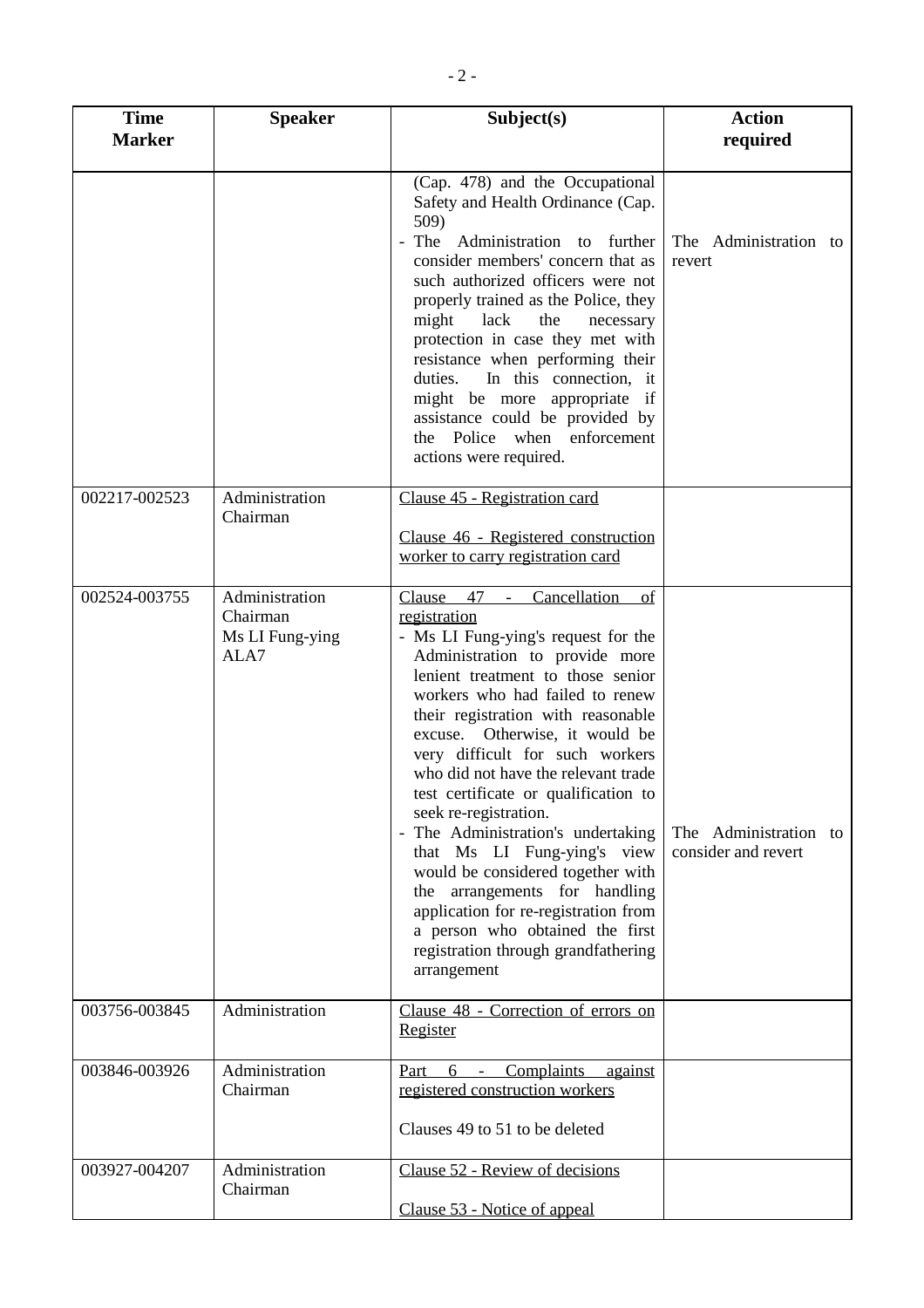| <b>Time</b><br><b>Marker</b> | <b>Speaker</b>                                                     | Subject(s)                                                                                                                                                                                                                                                                                                                                                                                                                                     | <b>Action</b><br>required                                          |
|------------------------------|--------------------------------------------------------------------|------------------------------------------------------------------------------------------------------------------------------------------------------------------------------------------------------------------------------------------------------------------------------------------------------------------------------------------------------------------------------------------------------------------------------------------------|--------------------------------------------------------------------|
| 004208-004507                | Administration<br>Ms LI Fung-ying<br>Chairman                      | Clause 54 - Appeal Board panel<br>The Administration to consider<br>improving the drafting of the<br>Chinese text of clause $54(3)(b)$ from<br>"的年期" to "其任期"                                                                                                                                                                                                                                                                                  | The Administration to<br>revert<br>and<br>provide<br>relevant CSAs |
| 004508-005427                | Administration<br>Chairman<br>Ms LI Fung-ying<br>Ms Cyd HO         | Clause 55 - Appeal Board<br>The Administration to<br>consider<br>members' view and specify under<br>clause $55(2)$ that the five members of<br>an Appeal Board would be selected<br>from different groups of the Appeal<br>Board panel                                                                                                                                                                                                         | The Administration to<br>revert<br>and<br>provide<br>relevant CSAs |
| 005428-010523                | Administration<br>Ms LI Fung-ying<br>Chairman<br>ALA7<br>Ms Cyd HO | Clause 56 - Proceedings before<br><b>Appeal Board</b><br>The Administration's explanation<br>that a party to an appeal might<br>authorize in writing any other person<br>to represent him/herself at the<br>hearing of the appeal                                                                                                                                                                                                              |                                                                    |
|                              |                                                                    | Clause 57 - Legal adviser                                                                                                                                                                                                                                                                                                                                                                                                                      |                                                                    |
| 010524-012717                | Administration<br>Ms LI Fung-ying<br>Chairman<br>ALA7              | Clause 58 - Powers of Appeal Board<br>for<br>Members'<br>request<br>the<br>Administration to consider amending<br>clause $58(1)(b)$ so that the Appeal<br>Board could have the flexibility of<br>requiring an appellant to undergo<br>training courses if such an option<br>was adopted to ascertain the level of<br>competence of senior workers to be<br>registered<br>as<br>skilled<br>workers<br>(transitional)                            | The Administration to<br>consider and revert                       |
| 012718-013358                | Administration<br>Chairman<br>Ms LI Fung-ying                      | Clause 59 - Principal contractors and<br>controllers to retrieve and record<br>data of registered construction<br>workers on construction site                                                                                                                                                                                                                                                                                                 |                                                                    |
| 013359-013745                | Administration<br>Chairman                                         | Clause 60 - Authorized officers and<br>levy inspectors<br>The Administration's explanation<br>that consequent to newly-proposed<br>CSAs<br>prosecution<br>on<br>and<br>investigation<br>the<br>powers<br>of<br>Authority, clause 60 would<br>be<br>deleted with sub-clauses $(1)$ and $(2)$<br>on "authorized officers" to be<br>incorporated under the new Part 3A,<br>while sub-clause (3) on "levy<br>inspectors" for the purpose of Part 4 |                                                                    |